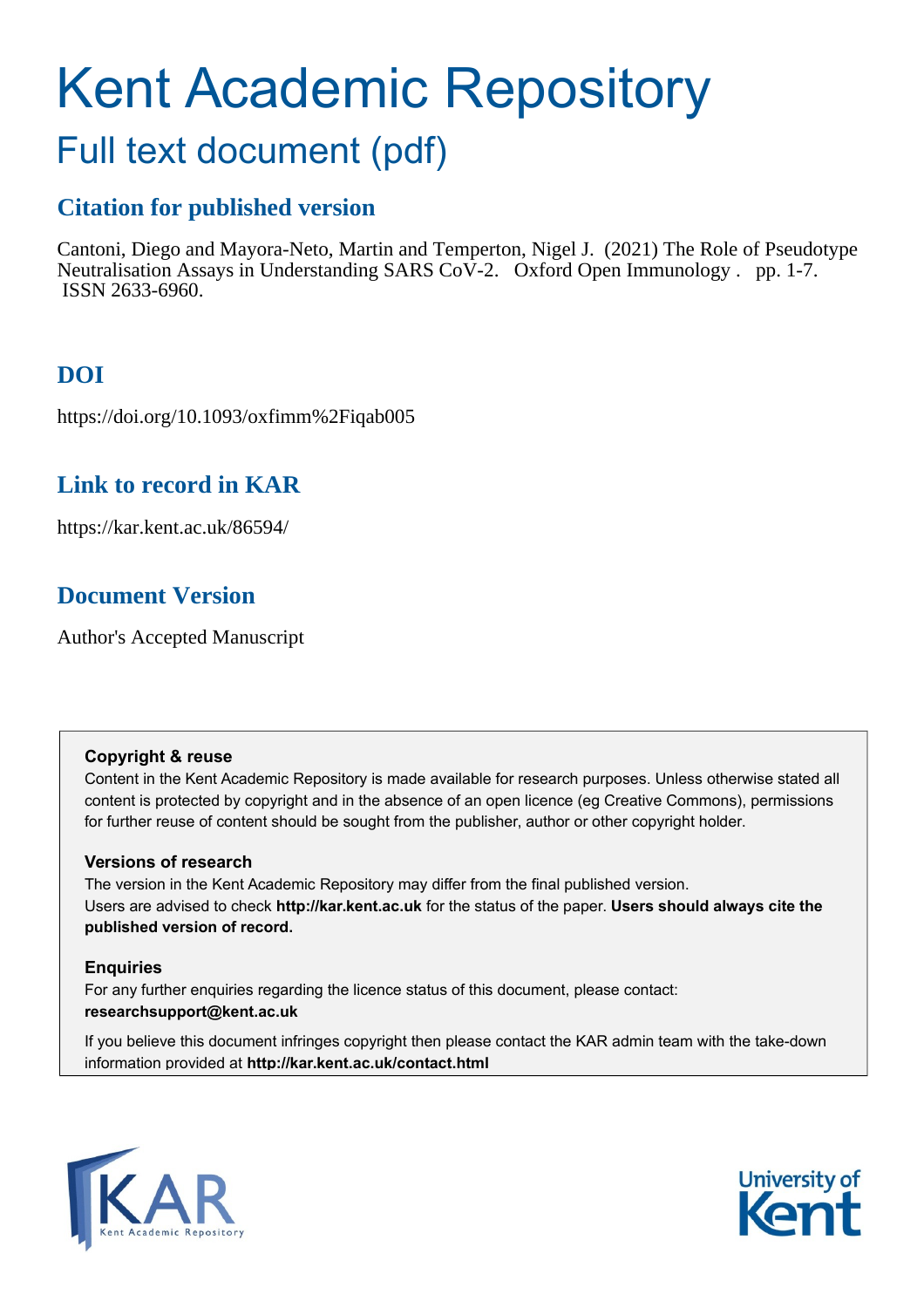#### **The Role of Pseudotype Neutralisation Assays in Understanding SARS CoV-2**

Diego Cantoni<sup>1</sup>, Martin Mayora-Neto<sup>1</sup>, Nigel Temperton<sup>1,\*</sup>

<sup>1</sup> Viral Pseudotype Unit, Medway School of Pharmacy, The Universities of Kent and Greenwich at Medway, Chatham ME7 4TB, UK

\*Author to whom correspondence should be addressed

Neutralisation assays are crucial tools to quantify the presence of functional neutralising antibodies in serum samples. Since the SARS-CoV-2 virus (the causative agent of COVID-19) is designated as a category 3 biosafety level pathogen, pseudotyped viruses bearing the SARS-CoV-2 spike protein permit extensive and widespread serum/plasma screening in a BSL 2 laboratory. These assays can be used to assess viral tropism, vaccine immunogenicity, efficacy of antiviral compounds (incl. therapeutic mAbs) and serosurveillance studies. In this article, we highlight approaches to SARS-CoV-2 viral pseudotyping, its practicality, and utility in increasing our understanding of neutralising antibodies against SARS-CoV-2.



© The Author(s) 2021. Published by Oxford University Press.

This is an Open Access article distributed under the terms of the Creative Commons Attribution License (http://creativecommons.org/licenses/by/4.0/), which permits unrestricted reuse, distribution, and reproduction in any medium, provided the original work is properly cited.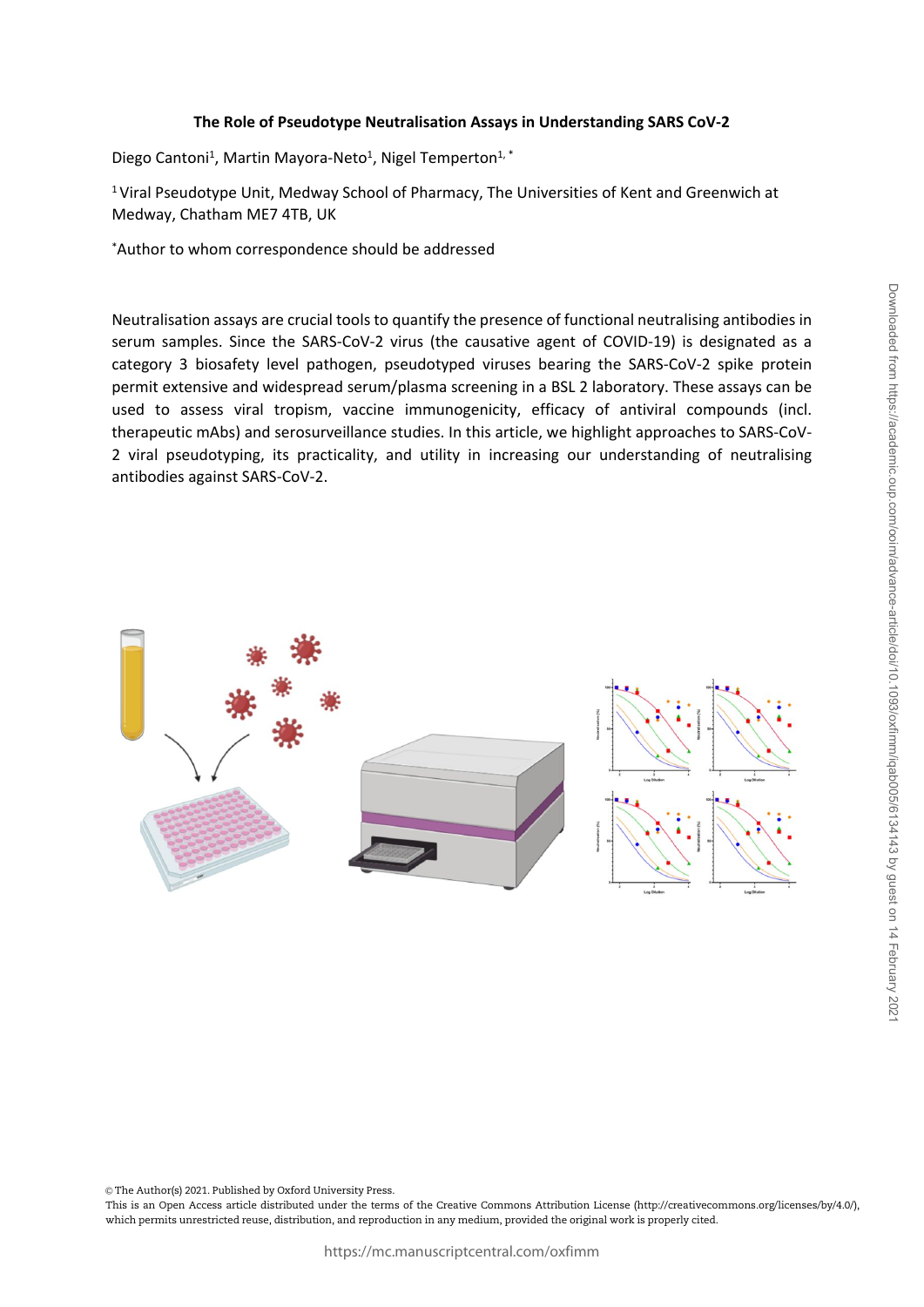Pseudotyped viruses (PV) are an alternative to using wild-type viruses for investigating viral entry and tropism. The structural core of one virus is used with the surface glycoprotein(s) of another virus, greatly reducing the risk associated with handling the wild-type virus and thus removing the requirement for high-containment laboratories. Several types of viral cores are used for generating PVs such as murine leukaemia virus (MLV), vesicular stomatitis virus (VSV) and, human immunodeficiency virus (HIV), all of which have been described previously  $1-5$ . The core of lentiviral PVs contain a retroviral vector with a reporter that, upon transduction of target host cells, is integrated into the cellular genome and expressed. A luciferase or a fluorescent protein (GFP) is typically used as the reporter gene, although colorimetric methods of assay readout exist, which would negate the need for expensive laboratory hardware <sup>6,7</sup>. It is worth mentioning that due to the incorporation of only the viral surface protein (such as Spike), this system is not able to measure the efficacy of neutralisation to other structural viral proteins, since they are not incorporated into the pseudotype viruses.

Typical PV generation and titration can be carried out within a two-week timeframe and may be readily scaled up to produce large volumes of virus. Storage is recommended at -80°C, or -20°C for a short period of time with little loss of titre, and freeze thaws are preferably kept to a minimum, though some pseudotyped viruses may not lose much infectivity even after three freeze thaw cycles 8,9. Various methodologies are publicly available that describe in detail the steps required to generate SARS-CoV-2 PVs  $9-12$ . The PV neutralization assay is typically carried out in 96-well plates, whereby serum samples are serially diluted and then incubated with a fixed amount of SARS- CoV-2 PVs to allow any neutralising antibodies to bind to the Spike (S). Cells naturally expressing the ACE2 receptor and the transmembrane serine protease 2 (TMPRSS2) are then added to the plates and incubated for 48- 72 hours otherwise co-transfection of ACE2 and TMPRSS2 plasmids can be carried out to render cells such as HEK 293T, and HeLa permissive to infection. If the PVs contain a luciferase reporter, then cells are lysed, and luciferase reporter expression is quantified using a luminometer. For GFP-based assays the GFP positive cells are counted at each dilution to determine the percentage of neutralisation, using a fluorescent microscope or a flow cytometer.

The benefits of using a SARS-CoV-2 PV aside from the enhanced biosafety, is that PV neutralization assay screening is highly serum sparing, with as little as 2µL per sample required, and that the assay itself is based on the spike S protein being the only CoV antigen in the system, therefore validating antibody-receptor binding and neutralisation. Whilst it is true that ELISA assays can be used to detect presence of antibodies in response to viral infection, the system itself specifically detects antibody binding to the viral protein, but it does not measure whether this interaction results in neutralisation, though recently next-generation kits have been developed to provide that level of information 13-15. Typically, an initial screening would start with ELISA to detect serum samples with antibodies, followed by a PV neutralisation assay (PVNA), which would then provide information on antibody neutralisation. PVNAs have been shown to correlate broadly with wild-type virus neutralisation assays 2,12,16,17 .

Furthermore, generating mutant spike protein can be done readily by site-directed mutagenesis, allowing to produce SARS-CoV-2 PVs bearing mutants that may be in circulation (such as the variants of concern for SARS-CoV-2), or to evaluate the importance of specific amino acids on receptor binding and entry  $18-20$ . The relative ease and short time frame involved in generating single-point mutations allows for the rapid screening of key sites and highlights the malleability of pseudotyped viruses and their use for investigating variants in circulation  $21-23$ . It is for these reasons that PVNA are considered to be highly valuable tools in investigating efficacy of antibody responses to viruses.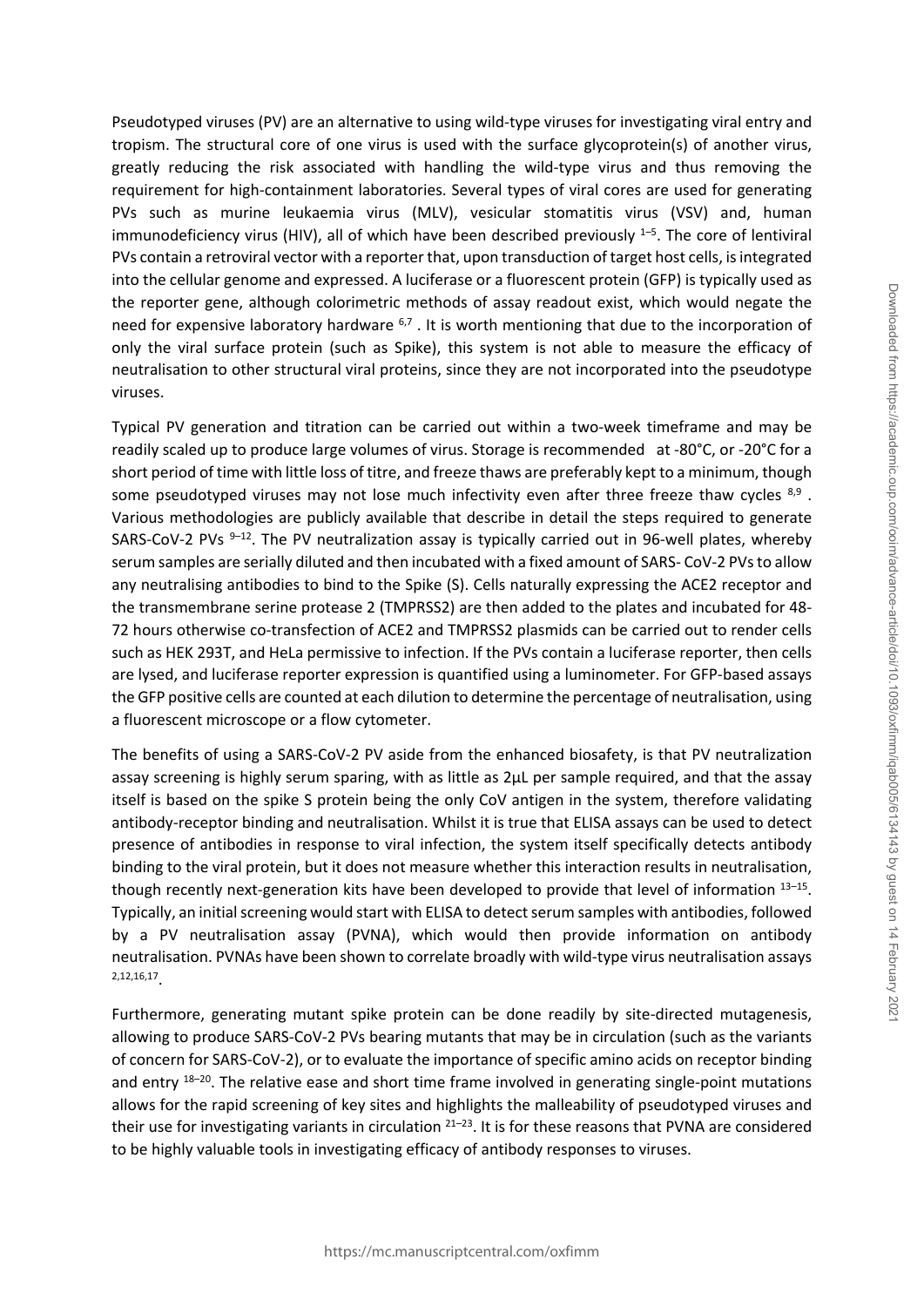Many research reports have incorporated PVNA to detect the presence of neutralising antibodies against SARS-CoV-2. The verification of the first human monoclonal antibody that neutralises both SARS-CoV-1 and SARS-CoV-2, 47D11, was assessed using PVNAs  $^{24}$ . This particular study was illuminating as 47D11 did not prevent Spike binding to ACE2, suggesting an unknown mechanism for neutralisation. Nevertheless, strong cross-neutralisation activity was detected in both PVNAs and wild-type virus assays, even though 47D11 does not compromise SARS-CoV-2 spike-ACE2 receptor binding. This highlights the strengths of using PVNA, as it can detect neutralising activity of antibodies that do not necessary prevent virus-host receptor binding. In another study, authors examined plasma samples from patients that had previously travelled from Wuhan to Shenzhen, China, during the outbreak using pseudotyped HIV particles with either SARS-CoV-1, SARS-CoV-2, or MERS-CoV <sup>25</sup>. Some of the patients in this study comprised a family cluster, including the first documented case of human to human transmission in Shenzhen <sup>26</sup>. Neutralising antibody levels varied between patients, and there was little cross-neutralisation between the different PVs, suggesting that the RBDs between SARS-CoV-1 and MERS-CoV are immunologically distinct. The authors had additionally compared the antibody neutralisation results using wild-type virus, which was consistent with the PV assay data. A study conducted early during the outbreak at a children's hospital in Seattle, USA had used PV to screen for neutralising antibodies <sup>27</sup>. Overall, ten seropositive samples had SARS-CoV-2 neutralising antibodies, and seven of the seropositive samples were collected from six children who had never tested positive for SARS-CoV-2. We found this to be a strong example of how effective PVNAs can be as a serological screening tool to detect individuals carrying neutralising antibodies to SARS-CoV-2 despite testing negative by PCR. This approach of using PVs as a screening tool can be scaled up as part of larger serological surveillance studies<sup>28</sup>.

PVNA can also be used to measure neutralising antibody responses in patients with varying severity of disease <sup>29,30</sup>. Sera from recovered COVID-19 patients from a hospital in Guangzhou, China categorised as severe, moderate, and mild, were subjected to PVNAs  $31$ . Within the study, asymptomatic sera from patients from Chongqing, China, were also included. The results showed a correlation between serum neutralisation capacity and disease severity, whereby high severity had most neutralising activity. The asymptomatic samples however showed no ability to neutralise PV activity, despite detection of RBD-binding antibodies by ELISA. The pseudotyped nAb assay results were then confirmed with wild-type virus experiments. This highlights the strengths of using PVs as a surrogate virus for neutralisation assays. Studies have also incorporated PVNAs as part of longitudinal studies on antibody responses. One study in the UK investigated antibody responses in COVID-19 positive patients that were categorised by a severity score ranging from 0; asymptomatic, to 5; requirement for extracorporeal membrane oxygenation  $32$ . The pseudotyped nAb assays was able to reveal that disease severity enhanced the magnitude of neutralising antibody response and the authors were able to monitor the neutralisation response in samples collected over 50 days post onset of symptoms. Similar longitudinal studies also reported comparable findings using either PVNAs or wild-type virus, which provide insight into the kinetics of the immune response, starting at onset of infection with follow up bleeds over time 33,34.

Due to the urgent need for a suite of effective vaccines to protect individuals globally against SARS-CoV-2, significant developments are being made, and many published reports have also incorporated PVNA as part of the toolbox to investigate antibody responses post immunisation in both human and animal models<sup>35,36</sup>. For example, in the phase 1 trial of the mRNA-1273 candidate vaccine, PVNAs were employed before and after each round of vaccination <sup>37</sup>. PVNAs revealed modest antibody responses after the first round of vaccination, followed by a robust antibody response after the second round of vaccination. Similarly, another study investigating humoral immune responses in mice after initial immunization using nucleoside-modified mRNA vaccines observed efficient PV neutralisation from the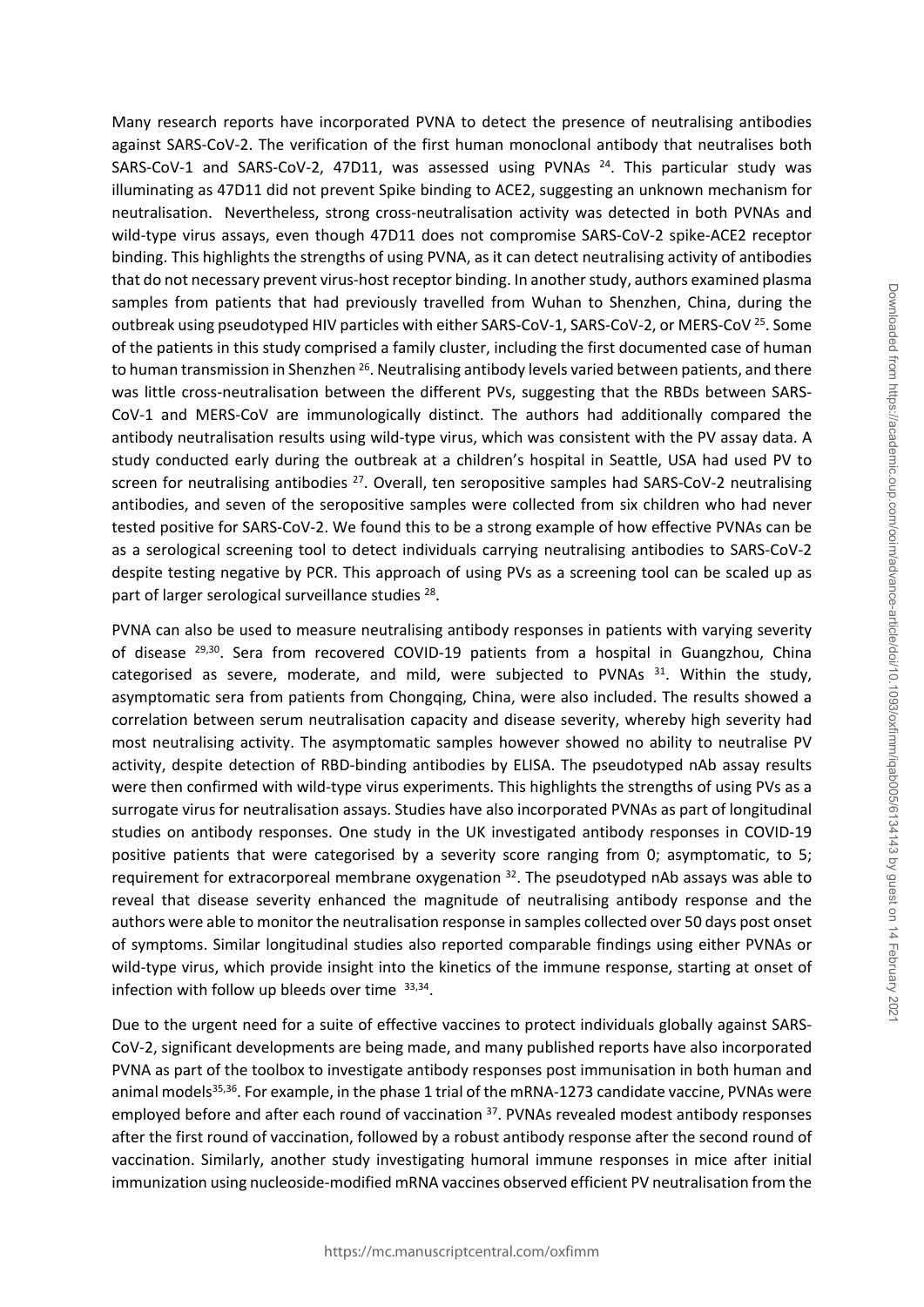antibodies in the sera 38. Another investigation developed a prototype DNA vaccine, which was tested in rhesus macaques. The PVNAs revealed strong inhibition by the antibodies in the sera, similar to the levels observed in patients that recover from SARS-CoV-2, which was verified by ELISA and wild-type virus <sup>39</sup>. An investigation to assess effectiveness of the immune response after a second infection in rhesus macaques had used both PVNAs and wild-type viral neutralisation assays, of which both revealed that the second challenge resulted in significant decrease of viral load compared to the initial viral infection <sup>40</sup>.

Ongoing studies are aiming to use PVNAs to address a key question; what are the immune correlates of protection? Currently the World Health Organisation and National Institute for Biological Standards and Control (NIBSC) have developed a serological standard in order to allow studies to report antibody responses in international units, which would provide valuable insight into what constitutes a protective immune response in individuals <sup>41</sup>. In conclusion, we believe that pseudotyped viruses are a simple and valuable tool to investigate the presence of neutralising antibodies in serum samples from animal models and humans. These assays can be scaled to allow high-throughput screening and are safe to carry out in BSL-2 laboratories.

Data availability: There is no data associated with this review article

Funding: The Temperton group is funded by the Wellcome Trust (GB-CHC-210183), the MRC (MC\_PC\_19060) and MRC/NIHR (MC\_PC\_20016)

- 1. Focosi, D., Maggi, F., Mazzetti, P. & Pistello, M. Viral infection neutralization tests: A focus on severe acute respiratory syndrome-coronavirus-2 with implications for convalescent plasma therapy. *Rev. Med. Virol.* (2020) doi:10.1002/rmv.2170.
- 2. Schmidt, F. *et al.* Measuring SARS-CoV-2 neutralizing antibody activity using pseudotyped and chimeric viruses. *J. Exp. Med.* (2020) doi:10.1084/JEM.20201181.
- 3. Whitt, M. A. Generation of VSV pseudotypes using recombinant ΔG-VSV for studies on virus entry, identification of entry inhibitors, and immune responses to vaccines. *J. Virol. Methods* (2010) doi:10.1016/j.jviromet.2010.08.006.
- 4. Millet, J. K. *et al.* Production of pseudotyped particles to study highly pathogenic coronaviruses in a biosafety level 2 setting. *J. Vis. Exp.* (2019) doi:10.3791/59010.
- 5. Li, Q., Liu, Q., Huang, W., Li, X. & Wang, Y. Current status on the development of pseudoviruses for enveloped viruses. *Reviews in Medical Virology* (2018) doi:10.1002/rmv.1963.
- 6. Kimpton, J. & Emerman, M. Detection of replication-competent and pseudotyped human immunodeficiency virus with a sensitive cell line on the basis of activation of an integrated beta-galactosidase gene. *J. Virol.* (1992) doi:10.1128/jvi.66.4.2232-2239.1992.
- 7. Kaku, Y. *et al.* A neutralization test for specific detection of Nipah virus antibodies using pseudotyped vesicular stomatitis virus expressing green fluorescent protein. *J. Virol. Methods* (2009) doi:10.1016/j.jviromet.2009.04.037.
- 8. Molesti, E. *et al.* Multiplex evaluation of influenza neutralizing antibodies with potential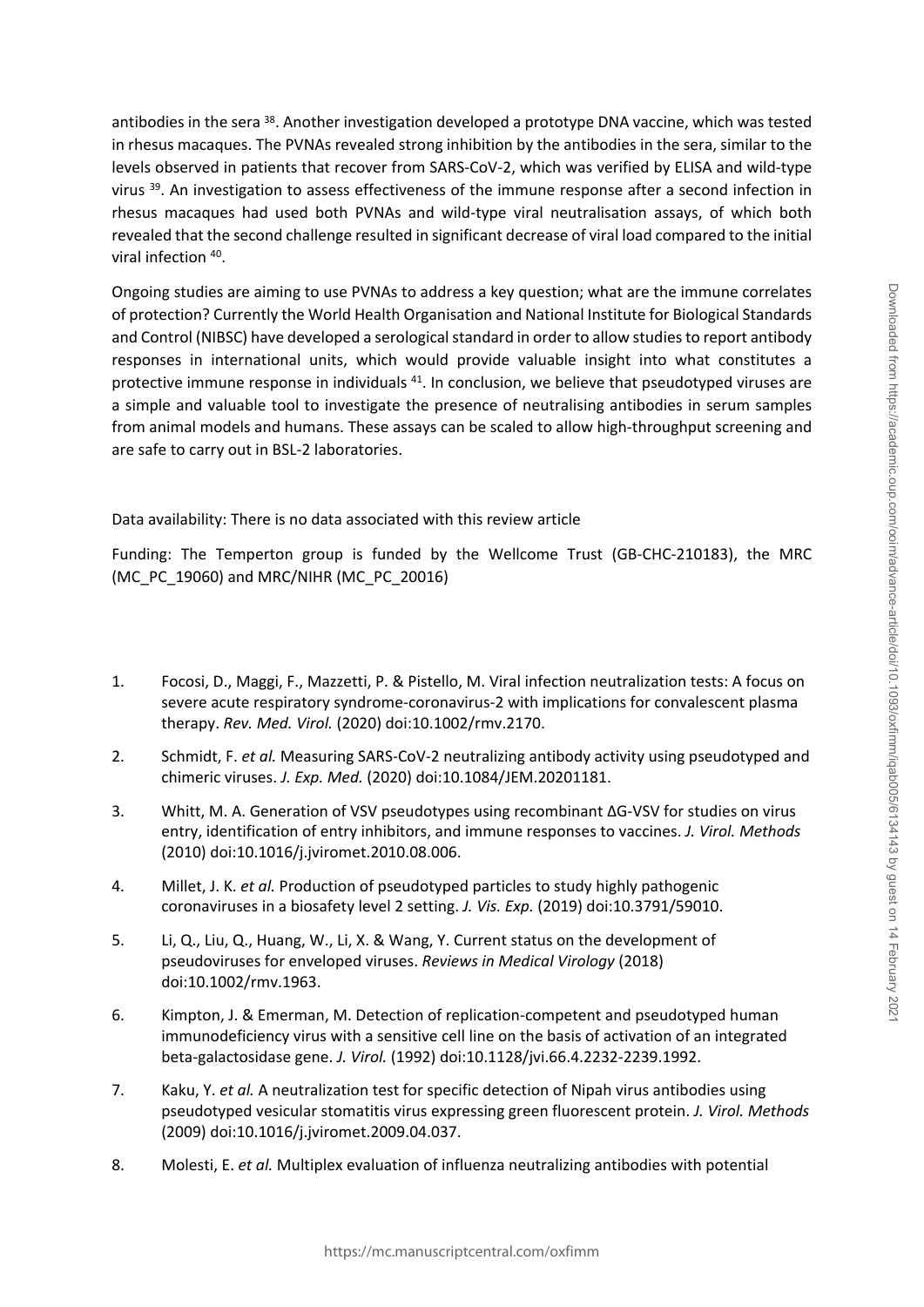applicability to in-field serological studies. *J. Immunol. Res.* (2014) doi:10.1155/2014/457932.

- 9. Di Genova, C. *et al.* Production, titration, neutralisation and storage of SARS-CoV-2 lentiviral pseudotypes. doi:https://doi.org/10.6084/m9.figshare.13502580.v2.
- 10. Crawford, K. H. D. *et al.* Protocol and reagents for pseudotyping lentiviral particles with SARS-CoV-2 spike protein for neutralization assays. *Viruses* **12**, (2020).
- 11. Nie, J. *et al.* Establishment and validation of a pseudovirus neutralization assay for SARS-CoV-2. *Emerg. Microbes Infect.* (2020) doi:10.1080/22221751.2020.1743767.
- 12. Hyseni, I. *et al.* Characterisation of SARS-CoV-2 Lentiviral Pseudotypes and Correlation between Pseudotype-Based Neutralisation Assays and Live Virus-Based Micro Neutralisation Assays. *Viruses* (2020) doi:10.3390/v12091011.
- 13. Tan, C. W. *et al.* A SARS-CoV-2 surrogate virus neutralization test based on antibodymediated blockage of ACE2–spike protein–protein interaction. *Nat. Biotechnol.* **38**, 1073– 1078 (2020).
- 14. Zhang, Y. *et al. Virus-free and live-cell visualizing SARS-CoV-2 cell entry for studies of neutralising antibodies and compound inhibitors*. *bioRxiv* (2020).
- 15. Miyakawa, K. *et al.* Rapid quantitative screening assay for SARS-CoV-2 neutralizing antibodies using HiBiT-tagged virus-like particles. *J. Mol. Cell Biol.* (2020) doi:10.1093/jmcb/mjaa047.
- 16. Konduru, K., Shurtleff, A. C., Bavari, S. & Kaplan, G. High degree of correlation between Ebola virus BSL-4 neutralization assays and pseudotyped VSV BSL-2 fluorescence reduction neutralization test. *J. Virol. Methods* (2018) doi:10.1016/j.jviromet.2018.01.003.
- 17. Yang, R. *et al.* Development and effectiveness of Pseudotyped SARS-CoV-2 system as determined by neutralizing efficiency and entry inhibition test in vitro. *Biosaf. Heal.* (2020) doi:10.1016/j.bsheal.2020.08.004.
- 18. Johnson, M. C. *et al.* Optimized Pseudotyping Conditions for the SARS-COV-2 Spike Glycoprotein. *J. Virol.* (2020) doi:10.1128/jvi.01062-20.
- 19. Anum S. Minhas, M.D., Paul Scheel, M.D., Brian Garibaldi, M.D., Gigi Liu, M.D., M.Sc., Maureen Horton, M.D., Mark Jennings, M.D., M.H.S., Steven R. Jones, M.D., Erin D. Michos, M.D., M.H.S., Allison G. Hays, M. D. Combined Point-of-Care Nucleic Acid and Antibody Testing for SARS-CoV-2 following Emergence of D614G Spike Variant. *Ann Oncol* 19–20 (2020).
- 20. Li, Q. *et al.* The Impact of Mutations in SARS-CoV-2 Spike on Viral Infectivity and Antigenicity. *Cell* (2020) doi:10.1016/j.cell.2020.07.012.
- 21. Greaney, A. J. *et al.* Complete mapping of mutations to the SARS-CoV-2 spike receptorbinding domain that escape antibody recognition. *bioRxiv* (2020) doi:10.1101/2020.09.10.292078.
- 22. Muik, A. *et al.* Neutralization of SARS-CoV-2 lineage B.1.1.7 pseudovirus by BNT162b2 vaccine-elicited human sera. *bioRxiv* 2021.01.18.426984 (2021) doi:10.1101/2021.01.18.426984.
- 23. Weisblum, Y. *et al.* Escape from neutralizing antibodies 1 by SARS-CoV-2 spike protein variants. *Elife* (2020) doi:10.7554/eLife.61312.
- 24. Wang, C. *et al.* A human monoclonal antibody blocking SARS-CoV-2 infection. *Nat. Commun.* (2020) doi:10.1038/s41467-020-16256-y.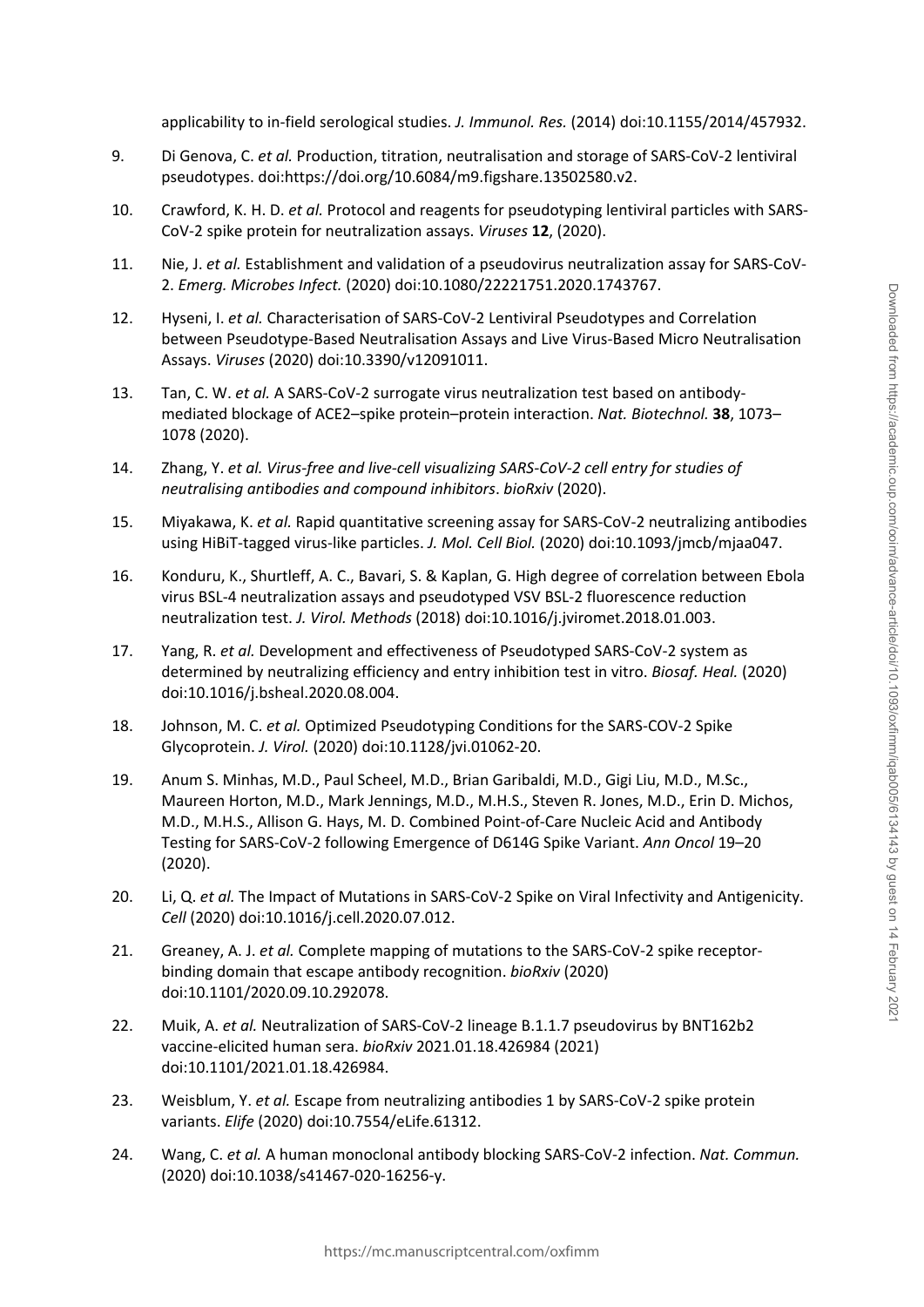- 25. Ju, B. *et al.* Human neutralizing antibodies elicited by SARS-CoV-2 infection. *Nature* (2020) doi:10.1038/s41586-020-2380-z.
- 26. Chan, J. F. W. *et al.* A familial cluster of pneumonia associated with the 2019 novel coronavirus indicating person-to-person transmission: a study of a family cluster. *Lancet* (2020) doi:10.1016/S0140-6736(20)30154-9.
- 27. Dingens, A. S. *et al.* Serological identification of SARS-CoV-2 infections among children visiting a hospital during the initial Seattle outbreak. *Nat. Commun.* (2020) doi:10.1038/s41467-020- 18178-1.
- 28. Thompson, C. P. *et al.* Detection of neutralising antibodies to SARS-CoV-2 to determine population exposure in Scottish blood donors between March and May 2020. *Eurosurveillance* (2020) doi:10.2807/1560-7917.es.2020.25.42.2000685.
- 29. Brochot, E. *et al.* Anti-spike, Anti-nucleocapsid and Neutralizing Antibodies in SARS-CoV-2 Inpatients and Asymptomatic Individuals. *Front. Microbiol.* **11**, 1–24 (2020).
- 30. Reynolds, C. J. *et al.* Discordant neutralizing antibody and T cell responses in asymptomatic and mild SARS-CoV-2 infection. *Sci. Immunol.* **5**, eabf3698 (2020).
- 31. Chen, X. *et al.* Disease severity dictates SARS-CoV-2-specific neutralizing antibody responses in COVID-19. *Signal Transduct. Target. Ther.* (2020) doi:10.1038/s41392-020-00301-9.
- 32. Seow, J. *et al.* Longitudinal observation and decline of neutralizing antibody responses in the three months following SARS-CoV-2 infection in humans. *Nat. Microbiol.* (2020) doi:10.1038/s41564-020-00813-8.
- 33. Wang, K. *et al.* Longitudinal dynamics of the neutralizing antibody response to SARS-CoV-2 infection. *Clin. Infect. Dis.* (2020) doi:10.1093/cid/ciaa1143.
- 34. Wu, F. *et al.* Evaluating the Association of Clinical Characteristics with Neutralizing Antibody Levels in Patients Who Have Recovered from Mild COVID-19 in Shanghai, China. *JAMA Intern. Med.* (2020) doi:10.1001/jamainternmed.2020.4616.
- 35. Khoury, D. S. *et al.* Measuring immunity to SARS-CoV-2 infection: comparing assays and animal models. *Nature Reviews Immunology* (2020) doi:10.1038/s41577-020-00471-1.
- 36. Folegatti, P. M. *et al.* Safety and immunogenicity of the ChAdOx1 nCoV-19 vaccine against SARS-CoV-2: a preliminary report of a phase 1/2, single-blind, randomised controlled trial. *Lancet* (2020) doi:10.1016/S0140-6736(20)31604-4.
- 37. Jackson, L. A. *et al.* An mRNA Vaccine against SARS-CoV-2 Preliminary Report. *N. Engl. J. Med.* (2020) doi:10.1056/nejmoa2022483.
- 38. Laczkó, D. *et al.* A Single Immunization with Nucleoside-Modified mRNA Vaccines Elicits Strong Cellular and Humoral Immune Responses against SARS-CoV-2 in Mice. *Immunity* (2020) doi:10.1016/j.immuni.2020.07.019.
- 39. Yu, J. *et al.* DNA vaccine protection against SARS-CoV-2 in rhesus macaques. *Science (80-. ).* (2020) doi:10.1126/science.abc6284.
- 40. Chandrashekar, A. *et al.* SARS-CoV-2 infection protects against rechallenge in rhesus macaques. *Science (80-. ).* (2020) doi:10.1126/science.abc4776.
- 41. Mattiuzzo, G., Bentley, E. M., Hassall, M. & Routley, S. Establishment of the WHO International Standard and Reference Panel for anti-SARS-CoV-2 antibody. 9–10 (2020).